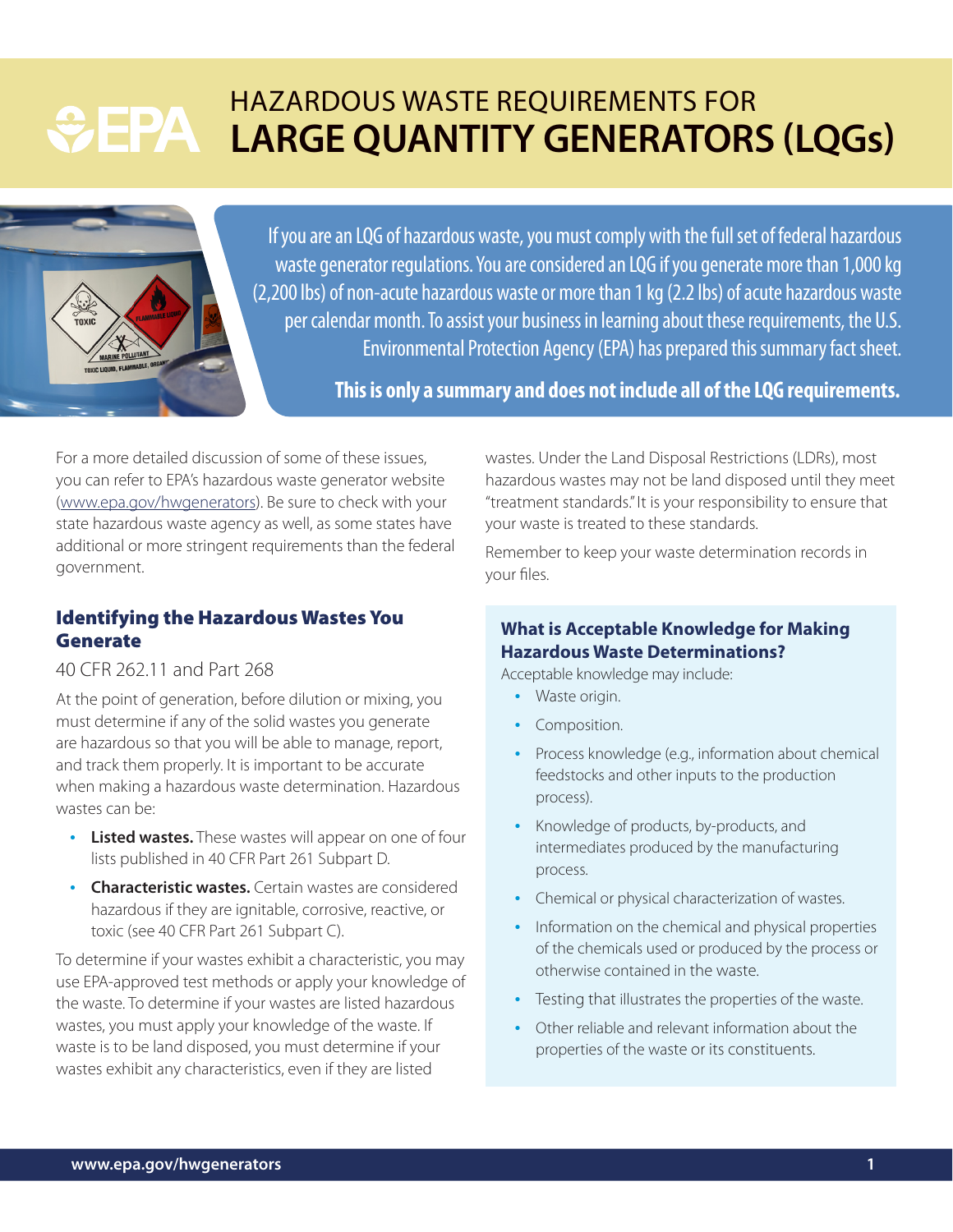# Determining Your Generator Category

# 40 CFR 262.10(b) and 262.13

If you are not sure if you are an LQG, you should count the amount of hazardous waste you generate per calendar month. Be sure to count wastes that are:

- Accumulated on site for any time before disposal or recycling.
- Placed directly into an on-site treatment or disposal unit.
- Generated as still bottoms or sludges and removed from product storage tanks.

# Obtaining an EPA Identification Number

#### 40 CFR 262.18

LQGs must have an EPA identification (EPA ID) number for each site that generates hazardous waste.

To obtain an EPA ID number, you must complete and submit EPA Form 8700-12, Notification of Regulated Waste Activity, otherwise known as the Site ID Form. For information on submitting this form in your state, locate your state environmental agency's hazardous waste page or reach out to your state contact found at this page: [https://rcrainfo.](https://rcrainfo.epa.gov/rcrainfoprod/action/public/public-site/state-contacts) [epa.gov/rcrainfoprod/action/public/public-site/state](https://rcrainfo.epa.gov/rcrainfoprod/action/public/public-site/state-contacts)[contacts](https://rcrainfo.epa.gov/rcrainfoprod/action/public/public-site/state-contacts). For the federal form and instructions, se[e www.](http:// www.epa.gov/hwgenerators/how-hazardous-waste-generators-transporters-and-treatment-storage-and-disposal) [epa.gov/hwgenerators/how-hazardous-waste-generators](http:// www.epa.gov/hwgenerators/how-hazardous-waste-generators-transporters-and-treatment-storage-and-disposal)[transporters-and-treatment-storage-and-disposal](http:// www.epa.gov/hwgenerators/how-hazardous-waste-generators-transporters-and-treatment-storage-and-disposal).

Once you have submitted a form and it's approved, an EPA ID number will be assigned to you for that specific location.

## Managing Hazardous Waste On Site

### 40 CFR 262.17

An LQG may accumulate any quantity of hazardous waste in containers, tanks, drip pads, and containment buildings for up to 90 days without a RCRA permit, provided that you meet the technical standards for the containment unit. LQGs that meet all technical standards for hazardous waste accumulation also may conduct non-thermal treatment

on waste in accumulation units without obtaining a RCRA permit. Generators must clearly mark the date that accumulation begins for each accumulation unit storing hazardous waste so that it is visible for inspection. Accumulation units must also be labeled with the words "Hazardous Waste" and an indication of the nature of the hazard (e.g., using the words ignitable, corrosive, toxic, or reactive or another nationally recognized hazard label).

# **Examples of Nationally Recognized Hazard Labels**



LQGs are also responsible for complying with "emergency preparedness and prevention" requirements. The LQG must prepare a written contingency plan, make arrangements with local emergency responders, and train employees on hazardous waste management and emergency response.

If your facility accumulates wastes for more than 90 days, it is considered a storage facility and must follow regulations described in 40 CFR Parts 264/265 and 270, unless you have been granted an extension by your EPA Regional Administrator.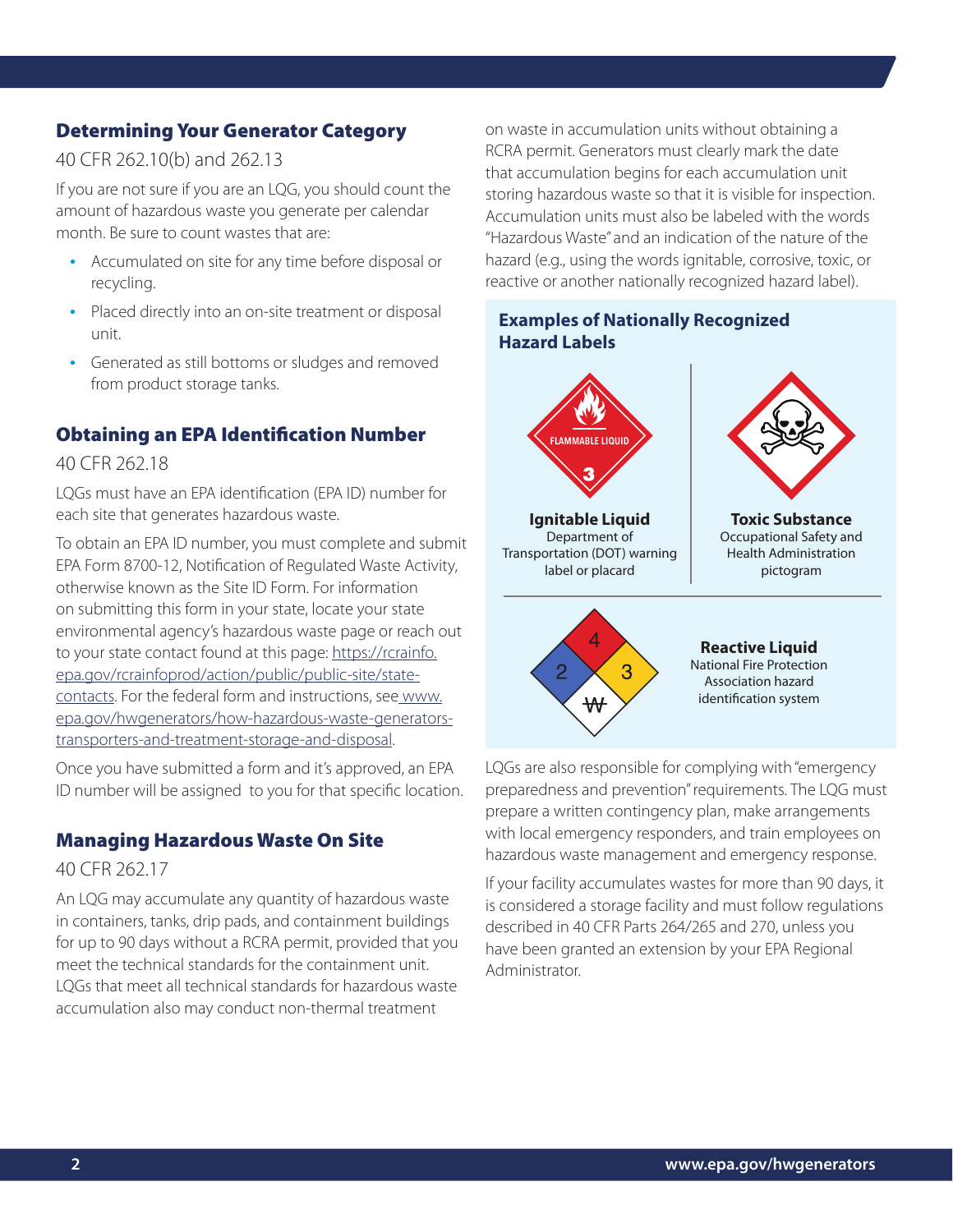# Preparing Hazardous Waste for Shipment Off Site

### 40 CFR 262.30–262.33

You must package, label, and mark your waste containers, and placard vehicles that carry the wastes according to the DOT Hazardous Materials Transportation Act requirements (49 CFR Parts 172, 173, 178, and 179). Commercial waste handlers can advise you on the proper procedures, but you remain responsible for compliance.

For further information, call the DOT Hazardous Materials Information Line at 202 366-4488.

Containers also must be labeled with all applicable RCRA waste codes prior to shipment. Alternative systems like barcoding or radio frequency identification are acceptable as well, as long as they can identify the wastes contained in a specific container.

# Using the Manifest

# 40 CFR 262.20–262.27

A Uniform Hazardous Waste Manifest (EPA Form 8700- 22) must accompany all hazardous waste that is shipped off site. A manifest is a multipart form designed to track hazardous waste from the time it leaves the generation site until it reaches the treatment, storage, and disposal facility (TSDF) specified on the manifest. The manifest will help you to track your waste during shipment and make sure it arrives at the proper destination. The transporter and the permitted facility that treats or disposes of your waste must sign the manifest and send a copy back to you.

All generators now have the option of creating and submitting their Uniform Hazardous Waste Manifests electronically using the e-Manifest system, a cheaper and faster alternative to the paper form. The electronic manifest system is now available in all states, territories, and Indian Country. You can learn more about e-Manifest and register to use it at [www.epa.gov/e-manifest](http://www.epa.gov/e-manifest).



# Reporting

40 CFR 262.41–262.43

### **Biennial Reporting**

You are responsible for submitting a Biennial Report to your state or EPA Regional Office. Reports submitted for wastes generated and shipped off site must include your EPA ID number and any other information about your hazardous waste activities required by the form, such as a description and quantity of waste and where it was sent. Some states might require you to report annually. These reports give EPA a better understanding of national hazardous waste generation and disposal activities and amounts.

If you only export hazardous wastes, you are not required to submit a Biennial Report. You do, however, have to submit an annual report (40 CFR 262.83).

### **Exception Reporting**

If you do not receive a signed manifest from the final destination facility for your hazardous waste:

- After 35 days, you must attempt to locate the hazardous waste by contacting the permitted facility.
- After 45 days if the manifest is not located, you must submit to your state or EPA Regional Office an Exception Report that contains a copy of the original manifest and a cover letter describing your efforts to locate the shipment and the results of your efforts.